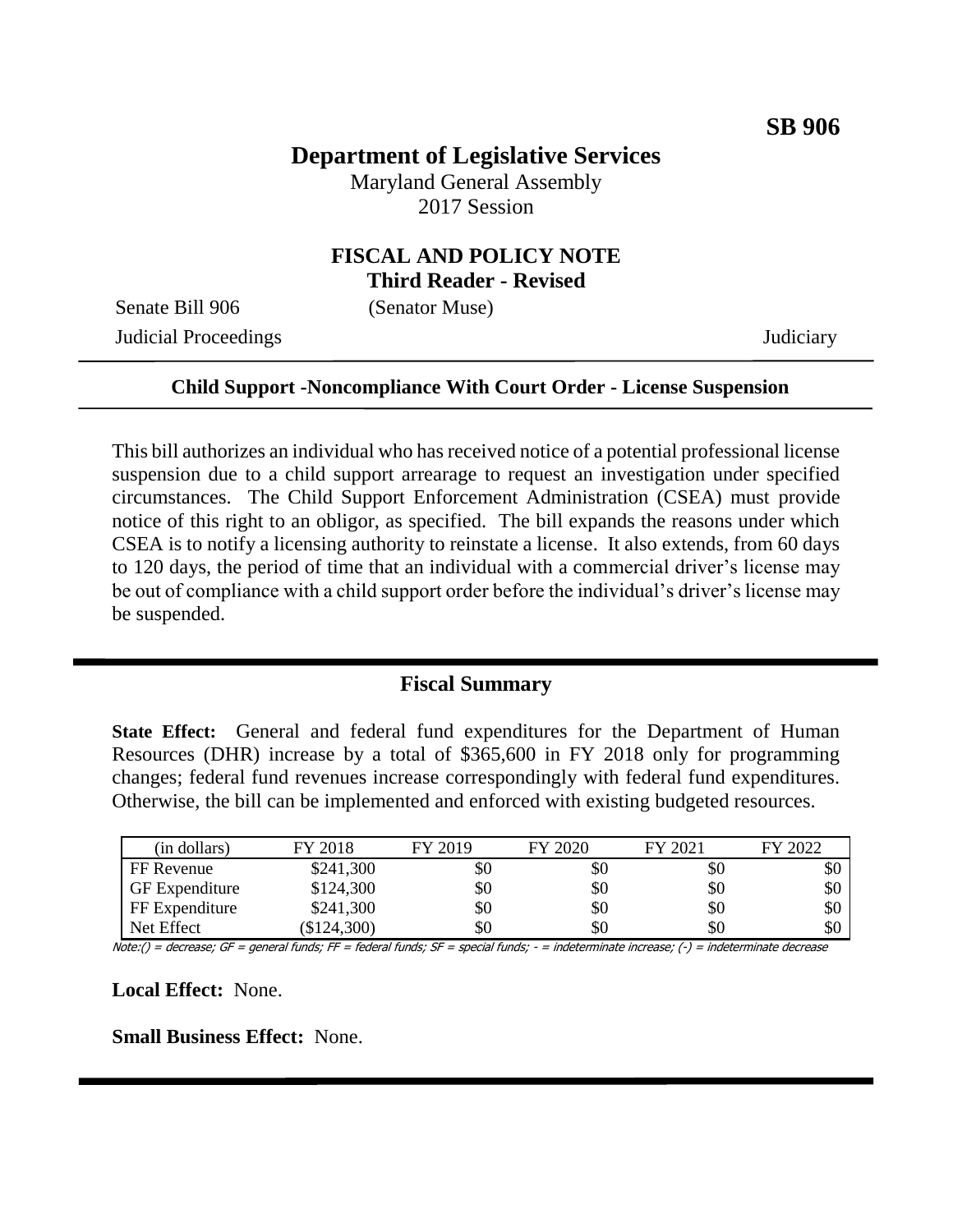# **Analysis**

**Bill Summary:** CSEA must include in the required written notice to an individual whose license is subject to suspension and necessary to practice or engage in a particular business, occupation, or profession, a statement that the obligor has the right to request an investigation on the following grounds:

- the reported arrearage is inaccurate;
- the suspension of the license would be an impediment to current or potential employment because the license is necessary for the obligor's primary source of income and the obligor has made good faith payments toward the child support obligation; or
- the suspension of the license would result in undue hardship because the obligor has a documented disability resulting in a verified inability to work or the suspension of the license would result in the inability of the obligor to comply with the court order.

If, after an investigation or appeal to the Office of Administrative Hearings, CSEA finds that one of the circumstances specified above exists, CSEA may not send a notification about an individual to a licensing authority for professional license suspension.

The bill also expands the reasons under which CSEA is to notify the licensing authority to reinstate a license to include when an individual with a child support arrearage has (1) paid a lump sum equal to four times the ordered amount of monthly support or (2) cooperated with CSEA in entering into an enforceable wage withholding order with the maximum deduction permitted under federal law.

The bill clarifies that provisions relating to the suspension of a professional or recreational license for failure to pay child support apply to an obligor who is 120 days or more *out of compliance with a child support order*, rather than in arrears amounting to more than 120 days under the order.

## **Current Law:**

### *Professional and Recreational License Suspensions*

Numerous licensing authorities, including the Department of Labor, Licensing, and Regulation; the Maryland Department of Transportation; and the Maryland Insurance Administration, are required to comply with DHR's child support enforcement efforts related to the license suspension program. The licenses subject to the program include recreational hunting and fishing licenses and occupational and professional licenses.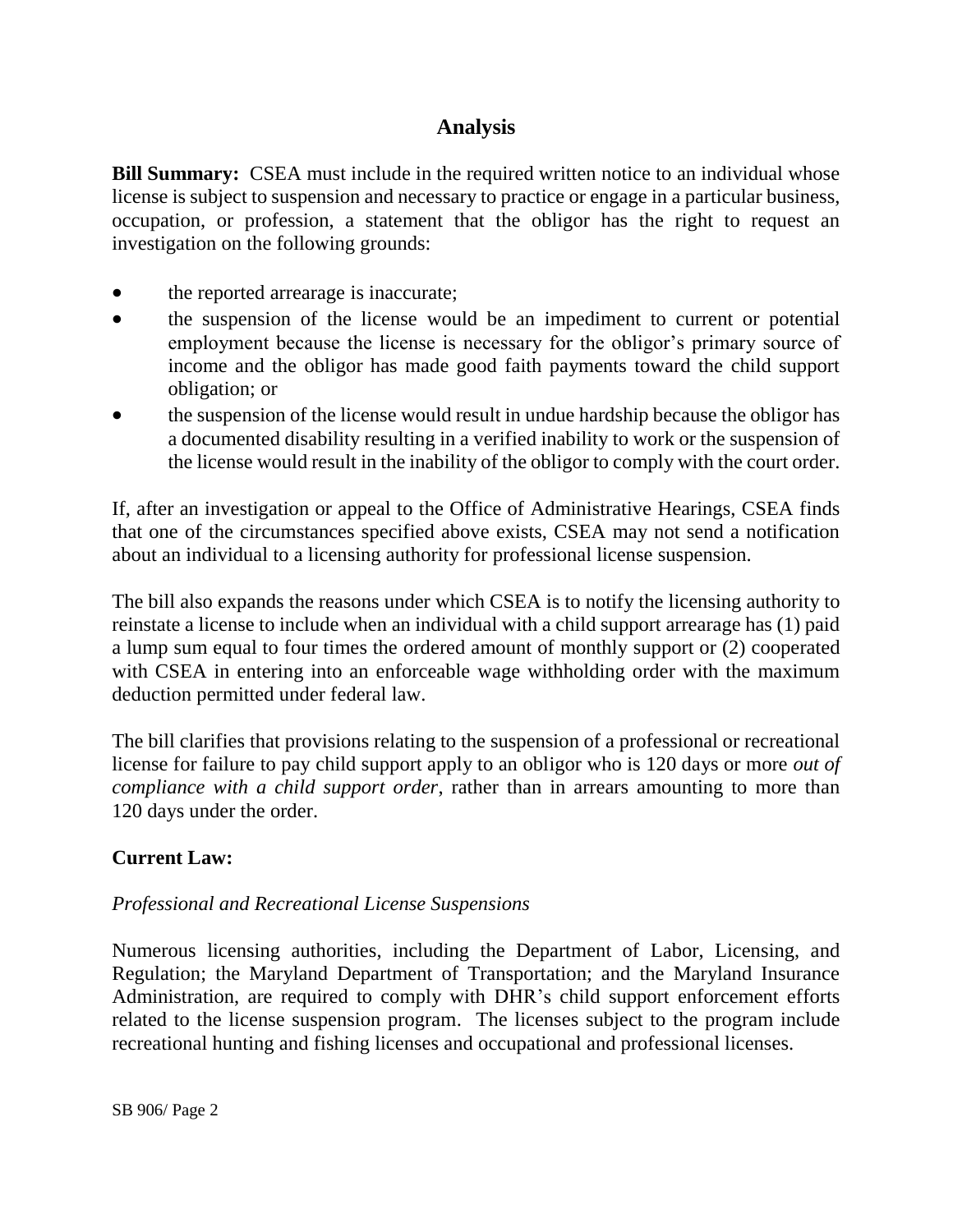CSEA may request from a licensing authority information related to obligors in arrears in paying child support. Following a request, the licensing authority is required to submit specified information regarding the obligor, including information regarding the individual's Social Security number and any known address. CSEA may not request the information more than four times each calendar year, unless CSEA has reason to believe that an obligor is licensed by, or has applied for a license from, the licensing authority. CSEA may also request the licensing authority to periodically share its licensing database.

CSEA may request the licensing authority to suspend or deny a professional or recreational license if the individual is in arrears amounting to more than 120 days under the most recent order and CSEA has accepted assignment of support or the recipient of the support has filed an application for support enforcement services with CSEA. CSEA may also request the suspension or denial of a license if an individual failed to comply with a subpoena, as specified. Other than a specified exception regarding licenses issued by the Court of Appeals, a licensing authority must suspend or deny the license upon notification by CSEA.

At least 30 days prior to requesting the suspension or denial of a license, CSEA must give the individual a reasonable opportunity to contest the accuracy of the information and send the individual written notice of the right to request an investigation. Pursuant to the Code of Maryland Regulations (COMAR), an investigation may be requested on a claim that (1) the support obligation does not exist; (2) the obligor is not the individual who owes support under the court order; or  $(3)$  the amounts specified in the notice are incorrect. (*See* COMAR 07.07.16.10). The individual has a right to an appeal with the Office of Administrative Hearings, as specified.

CSEA must notify the licensing authority to reinstate a suspended or denied license within 10 days after any of the following events:

- CSEA receives a court order to reinstate the suspended license;
- the arrearage is paid in full;
- the individual has demonstrated good faith by paying the ordered amount of support for four consecutive months;
- the individual fully complied with the Noncustodial Parent Employment Assistance Program; or
- the individual complied with a subpoena (if failure to comply with the subpoena was the reason for the suspension).

If the individual otherwise qualifies for the license, a licensing authority must immediately reinstate the suspended license or process an application for a denied license upon notification by CSEA.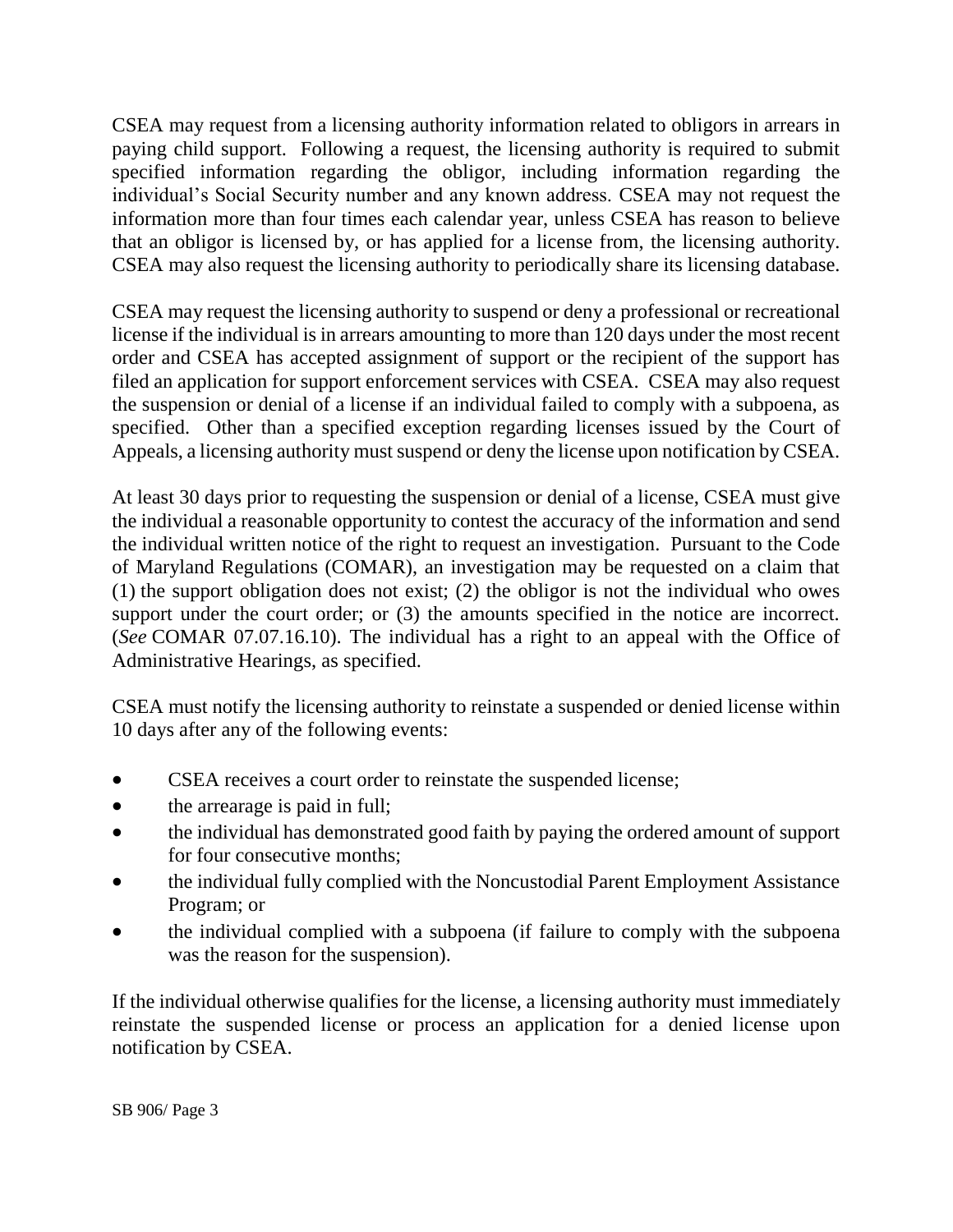#### *Driver's License Suspensions*

CSEA may notify the Motor Vehicle Administration (MVA) of an obligor who is 60 days or more out of compliance with the most recent order of the court in making child support payments, as specified. Before supplying information to MVA, CSEA must send written notice of the proposed action to the obligor, including notice of the right to request an investigation on any of the following grounds:

- the information regarding the reported arrearage is inaccurate;
- suspension of the obligor's license or privilege to drive would be an impediment to the obligor's current or potential employment; or
- suspension of the obligor's license or privilege to drive would place an undue hardship on the obligor because of the obligor's documented disability resulting in a verified inability to work or inability to comply with a court order.

If, after an investigation or appeal, CSEA finds that one of the above grounds exists, CSEA may not send any information about the obligor to MVA. If, after information about an obligor is supplied to MVA, the obligor's arrearage is paid in full, the obligor has demonstrated good faith by paying the ordered amount of support for six consecutive months, one of the above grounds is met, or other specified grounds are met, CSEA must notify MVA to reinstate the obligor's license or privilege to drive.

**State Fiscal Effect:** DHR advises that the bill's implementation requires programming costs of \$365,601 (\$124,304 general funds/\$241,297 federal funds) in fiscal 2018 only. Federal fund revenues correspondingly increase by \$241,297. Otherwise, the bill's provisions, including handling any additional investigations that may be requested, can be implemented and enforced using existing budgeted resources.

## **Additional Information**

**Prior Introductions:** None.

**Cross File:** HB 1047 (Delegate Moon, *et al.*) - Judiciary.

**Information Source(s):** Department of Human Resources; Montgomery County; Department of Legislative Services